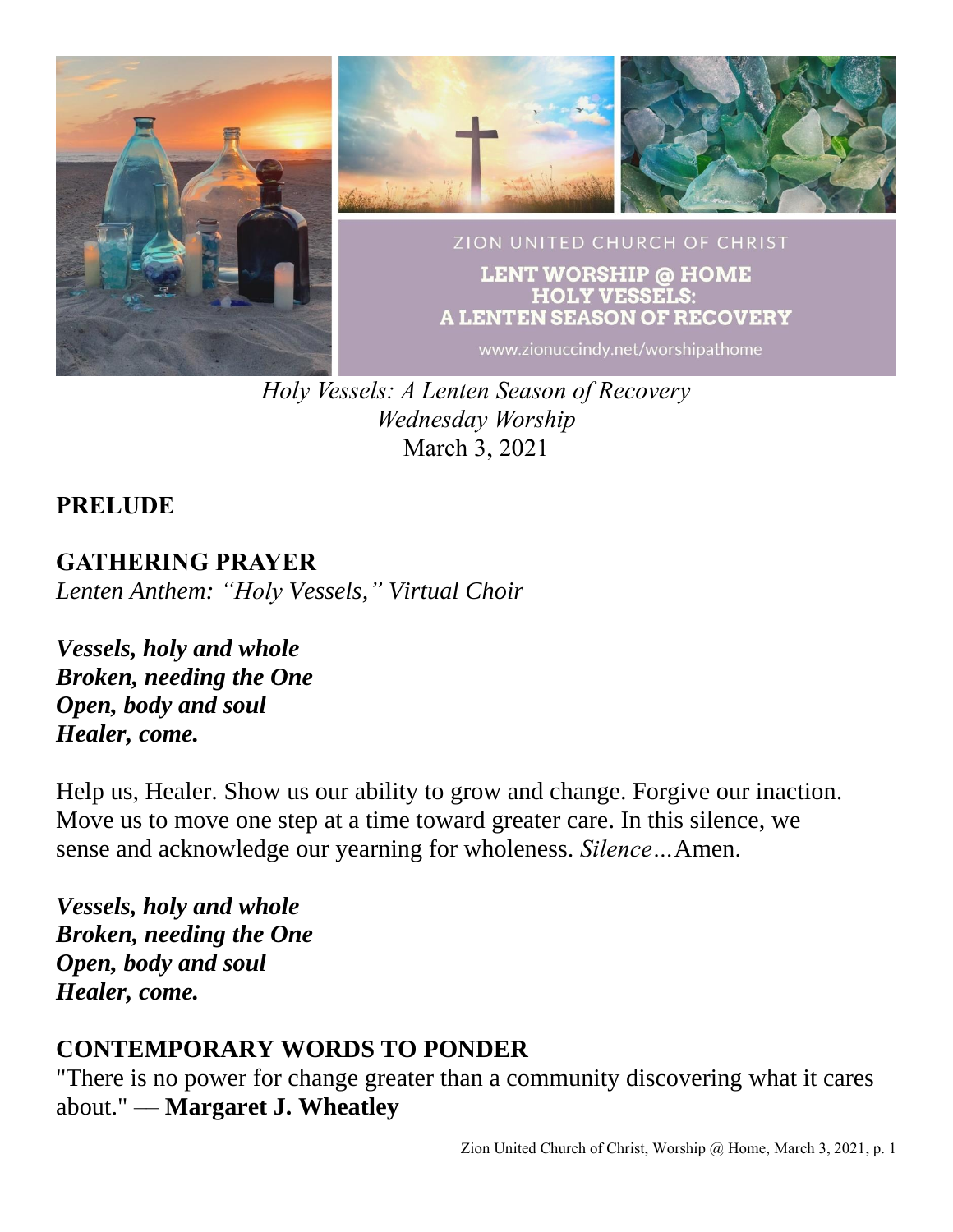"In every community, there is work to be done. In every nation, there are wounds to heal. In every heart, there is the power to do it." **– Marianne Williamson**

"The greatness of a community is most accurately measured by the compassionate actions of its members." **– Coretta Scott King**

"Alone, we can do so little; together, we can do so much." **– Helen Keller**

"I am of the opinion that my life belongs to the whole community and as long as I live, it is my privilege to do for it whatever I can. I want to be thoroughly used up when I die, for the harder I work the more I live." **– George Bernard Shaw**

"I alone cannot change the world, but I can cast a stone across the waters to create many ripples." **– Mother Teresa**

**HYMN** *They'll Know We Are Christians By Our Love*

#### **WE HEAR GOD'S WORD** *Matthew 8:5-13*

When he entered Capernaum, a centurion came to him, appealing to him and saying, "Lord, my servant is lying at home paralyzed, in terrible distress." And he said to him, "I will come and cure him." The centurion answered, "Lord, I am not worthy to have you come under my roof; but only speak the word, and my servant will be healed. For I also am a man under authority, with soldiers under me; and I say to one, 'Go, 'and he goes, and to another, 'Come, 'and he comes, and to my slave, 'Do this, 'and the slave does it." When Jesus heard him, he was amazed and said to those who followed him, "Truly I tell you, in no one in Israel have I found such faith. I tell you, many will come from east and west and will eat with Abraham and Isaac and Jacob in the kingdom of heaven, while the heirs of the kingdom will be thrown into the outer darkness, where there will be weeping and gnashing of teeth." And to the centurion Jesus said, "Go; let it be done for you according to your faith." And the servant was healed in that hour.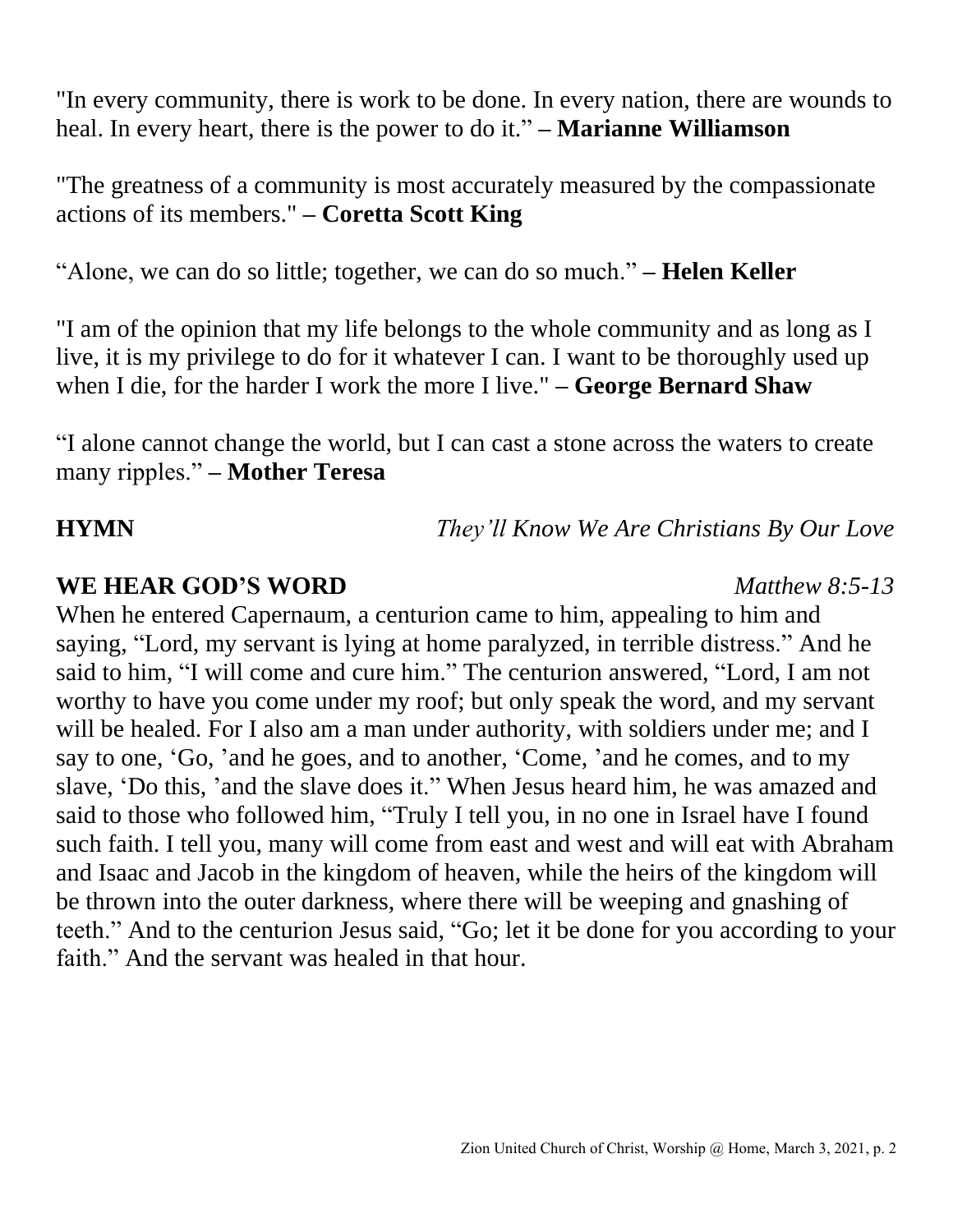# **RITUAL ACTION FOR THE WEEK**

The words of Jesus we heard in this week's healing story were "I will come…" When faced with a request, Jesus makes a move to seek out, to come to help one who was previously seen to be outside of help's embrace. He moves outward to gather in and heal someone unlikely to have crossed his path otherwise. All are within God's circle of Safe Keeping.

I invite you to take all your pieces of broken glass and put them in a bowl. As you do so, think about the people you have encountered or heard about in the last few months who are suffering lack of support. What could we do to reach out and to focus on healing of the parts of the human community we don't spend time thinking about enough? To what part of our community shall we say "I will come…" ?

Then shift your thinking to your need to be cared for. What do you need to feel safe? What connections do you need to strengthen to heal any isolation you may feel? If you are in need of something, consider this an invitation to let someone know what *you* need without feeling embarrassment or shame about it. Jesus invites us, always, to ask.

Take a moment to think on this and then when you are ready, pick up the container of broken pieces and breathe (*"spirare"*) deeply, inviting that Spirit to live and move in you in a special way to strengthen your connection to others and your role in making someone's life more safe. Keep the bowl in a place you can see regularly this week… perhaps on your dining table.







## **WE RESPOND TO GOD'S WORD WITH OUR GIVING**

Zion United Church of Christ, Worship @ Home, March 3, 2021, p. 3 **Invitation –** God has gathered us as one body in Christ, holding us together in all our brokenness and fragmentation. As a community, when we come together, we can do even greater things than when we are alone. Tonight, we come bringing our gifts to God. We share the gifts of our time, our talents, our resources, and our very lives so that together we can do the work Christ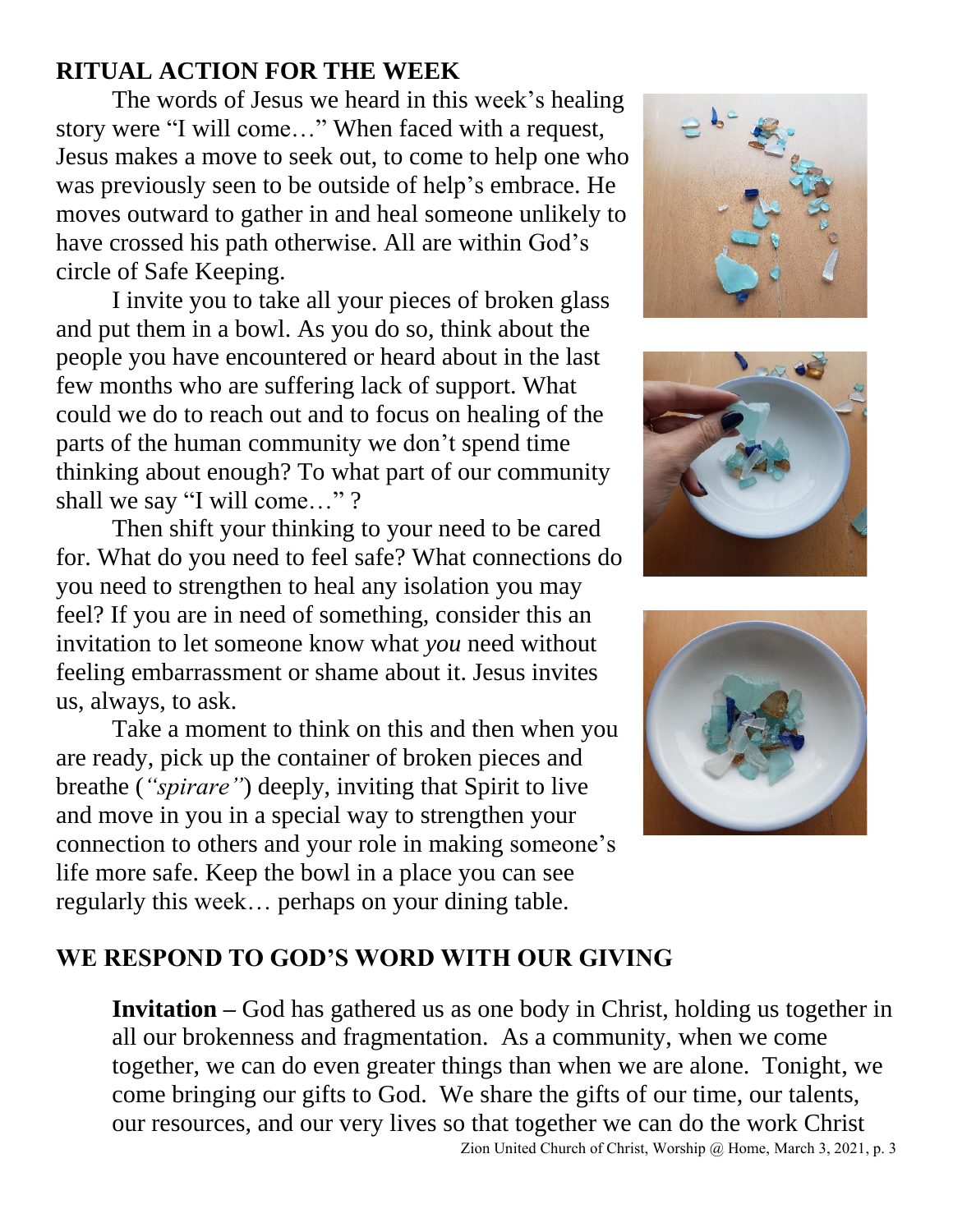has called us to. We give thanks that your generosity enables us to do Christ's work. Let us bring our gifts to God.

You can mail your offerings to our office. We check the mail regularly. Zion United Church of Christ 8916 E. Troy Ave. Indianapolis, IN 46239

Or, you can donate through our website through our secure PayPal button at www.zionuccindy.net/donate. Please know that PayPal receives a 2.2% processing fee and a \$0.30 transaction charge. You are able to set up reoccurring, monthly payments.

**We Give Thanks** – God, we give you thanks that you sent Christ into this world to be a boundary-breaker and community-maker. We bring to you these gifts that you might use them to bring healing to our community and the world, as together we serve our neighbors and serve you. Bless these gifts that they might be a blessing. Amen.

## **PRAYERS OF THE PEOPLE**

*Song of Preparation: "Make Us Holy, Make Us Whole*," Martha & Michael Main

*In your love, make us whole. May we rest in your compassion. Calm the lost, weary soul in the warmth of your love. May your peace fill our hearts. May we know the love of Jesus. By your grace, you console. Make us holy, make us whole.*

Healer of our every ill, especially our malady of separation and fear, we come before you to make our petitions known. Hear our cries for healing of body, mind, and spirit. We know that already you are at work among us, showing us the way to recovery from the toxicities and grief of our time.

As broken pieces scattered and separated, we trust that you are seeking us, gathering us into wholeness, and calling us to join you in the quest. We pray especially for those who have experienced the loss of livelihoods and economic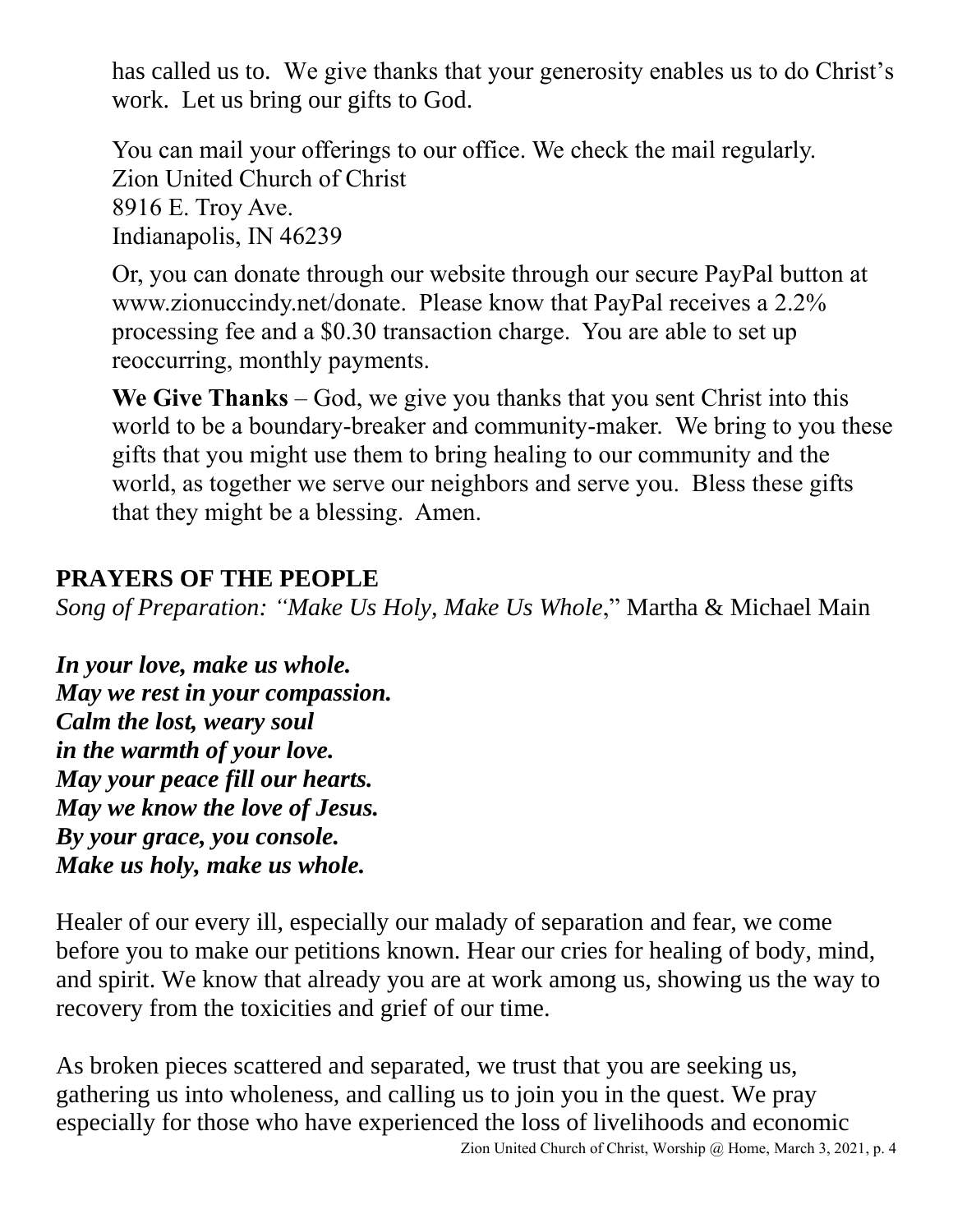security and are feeling helpless to care for their families. We pray for those whose businesses have gone under or are on the precipice between survival or closure. We pray for those whose disparity of resources has been made even more pronounced during this pandemic. We pray grateful thanks for the efforts of all who have been searching for solutions and have given generously for months of their time and resources to alleviate the suffering of those they know and do not know. We ask for encouragement and passion to re-evaluate how we as a church can help now and into the future.

God in these moments of quite, hear the prayers of our hearts and open us to the moving and leading of your Spirit…(*A time for silent prayer)*

**The Lord's Prayer--**Our Father, who art in heaven, hallowed be thy name, thy kingdom come, thy will be done, on earth as it is in heaven. Give us this day our daily bread. And forgive us our debts, as we forgive our debtors. And lead us not into temptation, but deliver us from evil. For thine is the kingdom, and the power, and the glory, forever. Amen.

*In your love, make us whole. May we rest in your compassion. Calm the lost, weary soul in the warmth of your love. May your peace fill our hearts. May we know the love of Jesus. By your grace, you console. Make us holy, make us whole.*

#### **CLOSING PRAYER**

*Lenten Anthem: "Holy Vessels"*

*Vessels, holy and whole Broken, needing the One Open, body and soul Healer, come.*